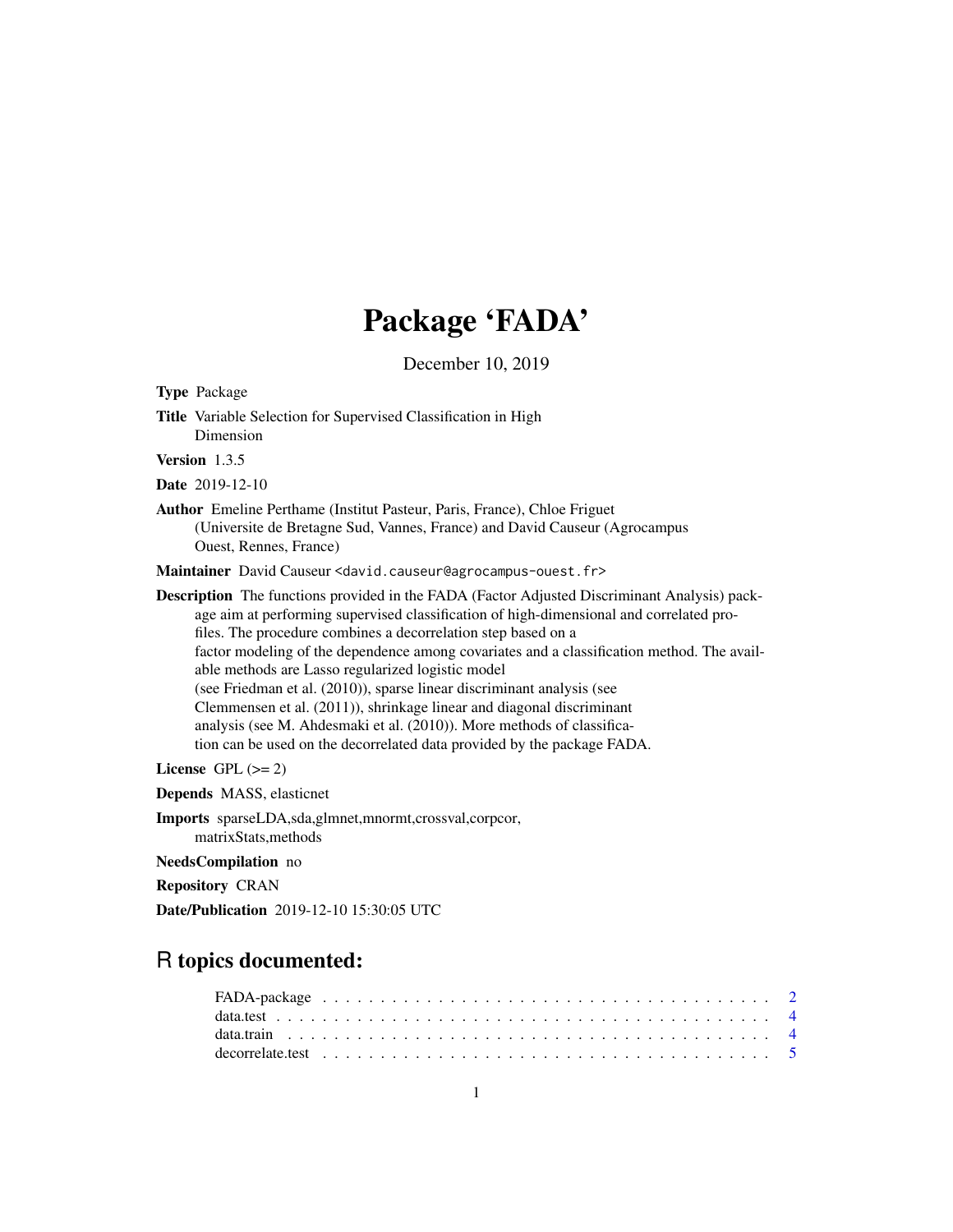#### <span id="page-1-0"></span>2 FADA-package

| Index |  |  |  |  |  |  |  |  |  |  |  |  |  |  |  |  |  |  |
|-------|--|--|--|--|--|--|--|--|--|--|--|--|--|--|--|--|--|--|

<span id="page-1-1"></span>FADA-package *Variable selection for supervised classification in high dimension*

Description

The functions provided in the FADA (Factor Adjusted Discriminant Analysis) package aim at performing supervised classification of high-dimensional and correlated profiles. The procedure combines a decorrelation step based on a factor modeling of the dependence among covariates and a classification method. The available methods are Lasso regularized logistic model (see Friedman et al. (2010)), sparse linear discriminant analysis (see Clemmensen et al. (2011)), shrinkage linear and diagonal discriminant analysis (see M. Ahdesmaki et al. (2010)). More methods of classification can be used on the decorrelated data provided by the package FADA.

#### Details

| Package: | FADA       |
|----------|------------|
| Type:    | Package    |
| Version: | 1.2.       |
| Date:    | 2014-10-08 |
| License: | $GPL (=2)$ |

The functions available in this package are used in this order:

- Step 1: Decorrelation of the training dataset using a factor model of the covariance by the decorrelate. train function. The number of factors of the model can be estimated or forced.
- Step 2: If needed, decorrelation of the testing dataset by using the decorrelate.test function and the estimated factor model parameters provided by decorrelate.train.
- Step 3: Estimation of a supervised classification model using the decorrelated training dataset by the FADA function. One can choose among several classification methods (more details in the manual of FADA function).
- Step 4: If needed, computation of the error rate by the FADA function, either using a supplementary test dataset or by K-fold cross-validation.

#### Author(s)

Emeline Perthame (Agrocampus Ouest, Rennes, France), Chloe Friguet (Universite de Bretagne Sud, Vannes, France) and David Causeur (Agrocampus Ouest, Rennes, France)

Maintainer: David Causeur, http://math.agrocampus-ouest.fr/infoglueDeliverLive/membres/david.causeur, mailto: david.causeur@agrocampus-ouest.fr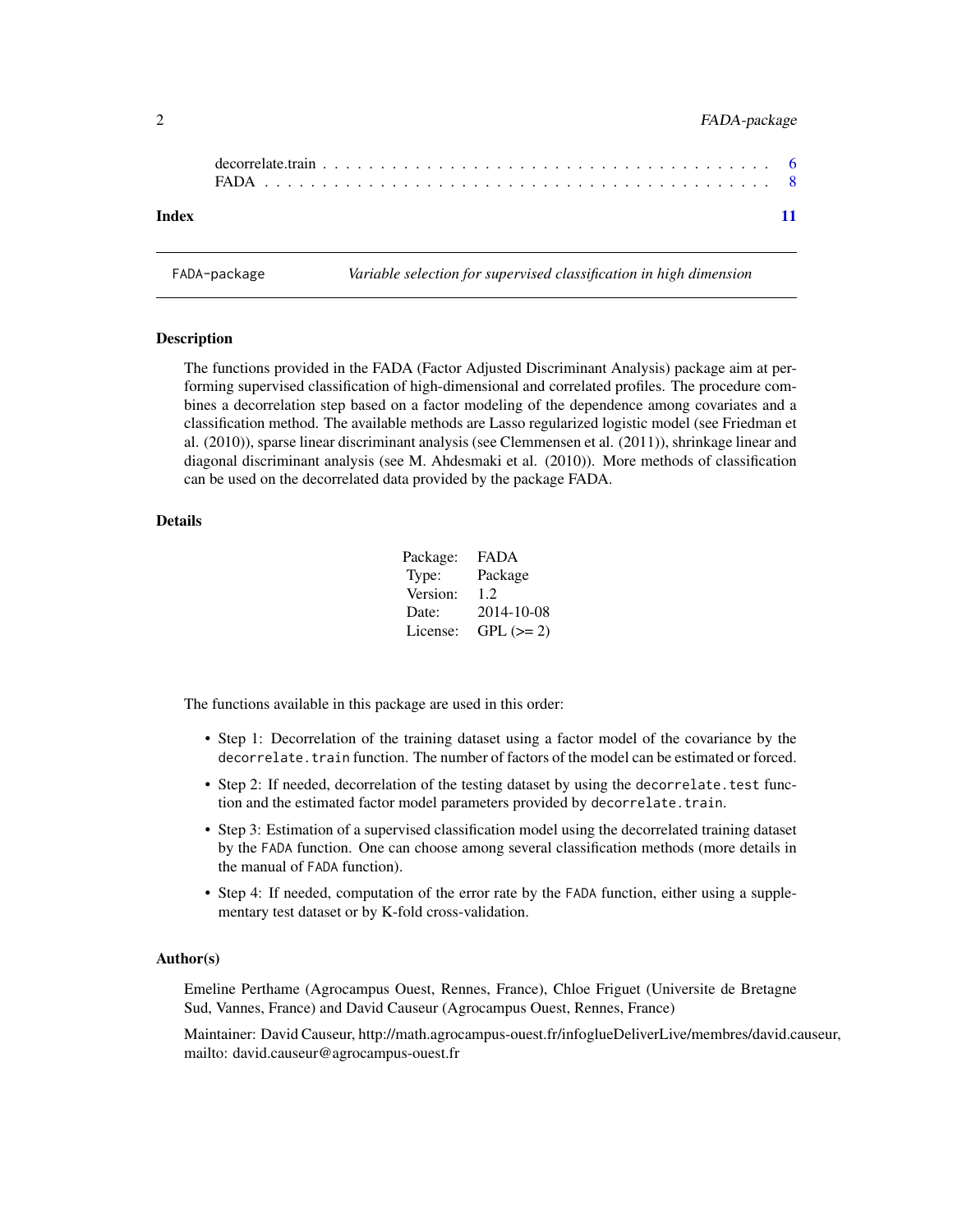#### FADA-package 3

#### References

Ahdesmaki, M. and Strimmer, K. (2010), Feature selection in omics prediction problems using cat scores and false non-discovery rate control. Annals of Applied Statistics, 4, 503-519.

Clemmensen, L., Hastie, T. and Witten, D. and Ersboll, B. (2011), Sparse discriminant analysis. Technometrics, 53(4), 406-413.

Friedman, J., Hastie, T. and Tibshirani, R. (2010), Regularization paths for generalized linear models via coordinate descent. Journal of Statistical Software, 33, 1-22.

Friguet, C., Kloareg, M. and Causeur, D. (2009), A factor model approach to multiple testing under dependence. Journal of the American Statistical Association, 104:488, 1406-1415.

Perthame, E., Friguet, C. and Causeur, D. (2015), Stability of feature selection in classification issues for high-dimensional correlated data, Statistics and Computing.

#### Examples

```
### Not run
### example of an entire analysis with FADA package if a testing data set is available
### loading data
# data(data.train)
# data(data.test)
# dim(data.train$x) # 30 250
# dim(data.test$x) # 1000 250
### decorrelation of the training data set
# res = decorrelate.train(data.train) # Optimal number of factors is 3
### decorrelation of the testing data set afterward
# res2 = decorrelate.test(res,data.test)
### classification step with sda, using local false discovery rate for variable selection
### linear discriminant analysis
# FADA.LDA = FADA(res2,method="sda",sda.method="lfdr")
### diagonal discriminant analysis
# FADA.DDA = FADA(res2, method="sda",sda.method="lfdr",diagonal=TRUE)
### example of an entire analysis with FADA package if no testing data set is available
### loading data
### decorrelation step
```

```
# res = decorrelate.train(data.train) # Optimal number of factors is 3
```
### classification step with sda, using local false discovery rate for variable selection ### linear discriminant analysis, error rate is computed by 10-fold CV (20 replications of the CV) # FADA.LDA = FADA(res,method="sda",sda.method="lfdr")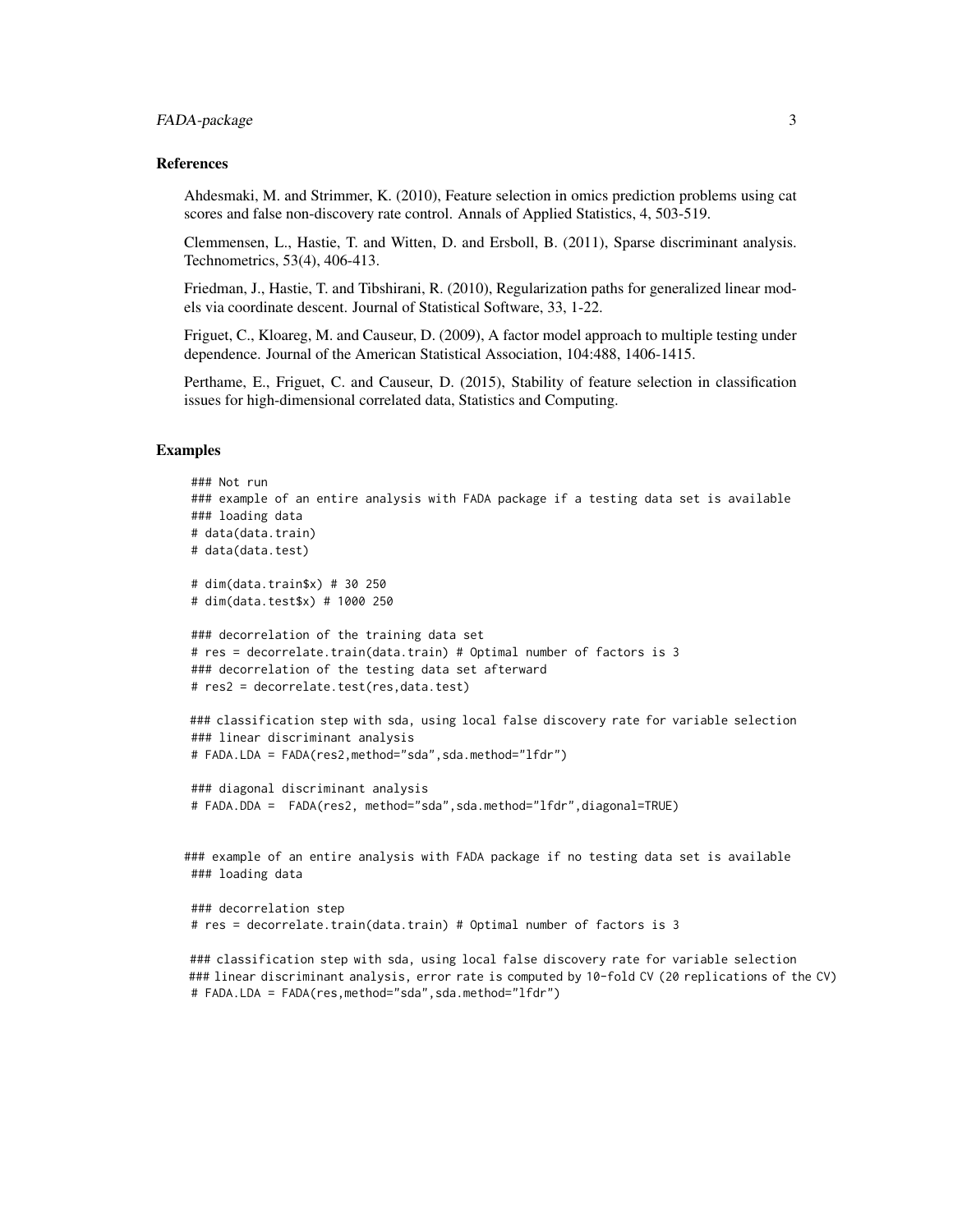<span id="page-3-0"></span>

#### Description

The test dataset has the same list structure as the training dataset dta. Only the numbers of rows of the x component and length of the y component are different since the test sample size is 1000.

#### Usage

data(data.test)

#### Format

List with 2 components: x, the  $1000x250$  matrix of simulated explanatory variables and y, the 1000x1 grouping variable (coded 1 and 2).

#### Examples

```
data(data.test)
dim(data.test$x) # 1000 250
data.test$y # 2 levels
```
data.train *Training data*

#### Description

Simulated training dataset. The x component is a matrix of explanatory variables, with 30 rows and 250 columns. Each row is simulated according to a multinormal distribution which mean depends on a group membership given by the y component. The variance matrix is the same within each group.

#### Usage

```
data(data.train)
```
#### Format

A list with 2 components.  $x$  is a 30x250 matrix of simulated explanatory variables. y is a 30x1 grouping variable (coded 1 and 2).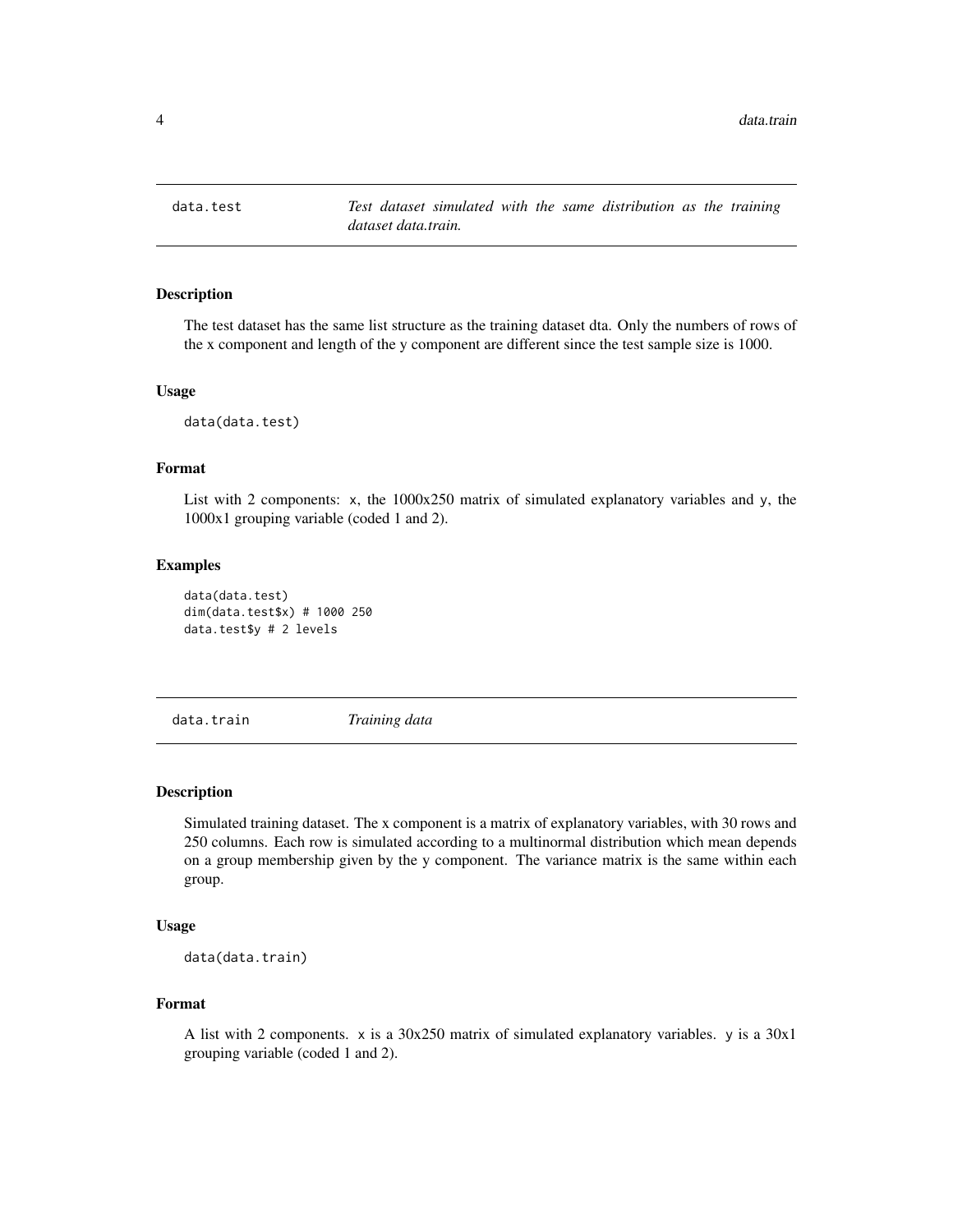### <span id="page-4-0"></span>decorrelate.test 5

### Examples

```
data(data.train)
dim(data.train$x) # 30 250
data.train$y # 2 levels
hist(cor(data.train$x[data.train$y==1,])) # high dependence
hist(cor(data.train$x[data.train$y==2,]))
```
<span id="page-4-1"></span>

| decorrelate.test | Factor Adjusted Discriminant Analysis 2: Decorrelation of a testing  |
|------------------|----------------------------------------------------------------------|
|                  | data set after running the decorrelate. train function on a training |
|                  | data set                                                             |

#### Description

This function decorrelates the test dataset by adjusting data for the effects of latent factors of dependence, after running the decorrelate.train function on a training data set.

### Usage

decorrelate.test(faobject,data.test)

#### Arguments

| faobject  | An object returned by function decorrelate. train.                                                                                                                   |
|-----------|----------------------------------------------------------------------------------------------------------------------------------------------------------------------|
| data.test | A list containing the testing dataset, with the following component: x is a n x p<br>matrix of explanatory variables, where n stands for the testing sample size and |
|           | p for the number of explanatory variables.                                                                                                                           |

#### Value

Returns a list with the following elements:

| meanclass            | Group means estimated after iterative decorrelation                                              |
|----------------------|--------------------------------------------------------------------------------------------------|
| fa.training          | Decorrelated training data                                                                       |
| fa.testing           | Decorrelated testing data                                                                        |
| Psi                  | Estimation of the factor model parameters: specific variance                                     |
| B                    | Estimation of the factor model parameters: loadings                                              |
| factors.training     |                                                                                                  |
|                      | Scores of the trainings individuals on the factors                                               |
| factors.testing      |                                                                                                  |
|                      | Scores of the testing individuals on the factors                                                 |
| groups               | Recall of group variable of training data                                                        |
|                      | proba. training Internal value (estimation of individual probabilities for the training dataset) |
|                      | proba. testing Internal value (estimation of individual probabilities for the testing dataset)   |
| mod.decorrelate.test |                                                                                                  |
|                      | Internal value (classification model)                                                            |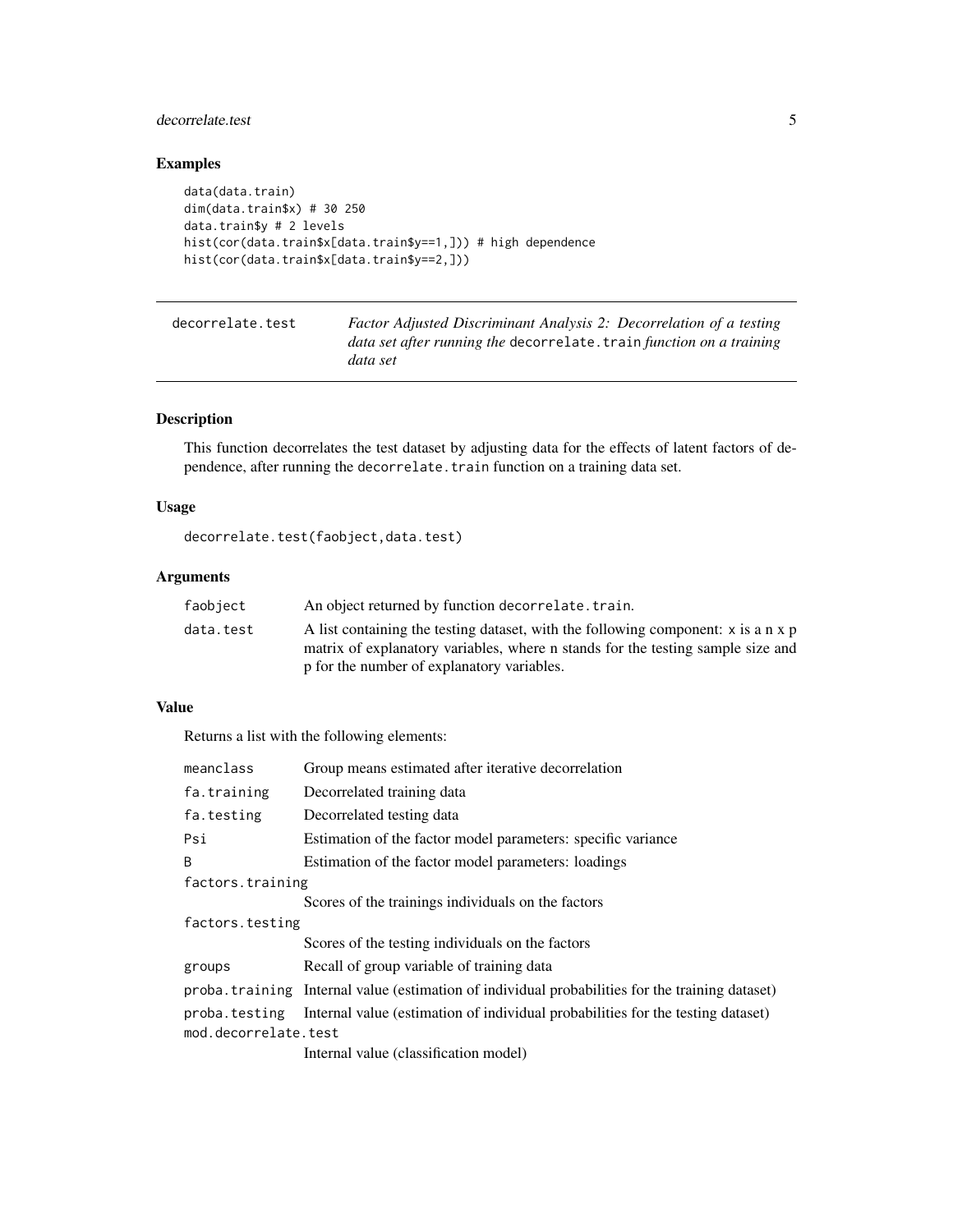#### <span id="page-5-0"></span>Author(s)

Emeline Perthame, Chloe Friguet and David Causeur

#### References

Friedman, J., Hastie, T. and Tibshirani, R. (2010), Regularization paths for generalized linear models via coordinate descent. Journal of Statistical Software, 33, 1-22.

Friguet, C., Kloareg, M. and Causeur, D. (2009), A factor model approach to multiple testing under dependence. Journal of the American Statistical Association, 104:488, 1406-1415.

Perthame, E., Friguet, C. and Causeur, D. (2015), Stability of feature selection in classification issues for high-dimensional correlated data, Statistics and Computing.

#### See Also

[FADA-package](#page-1-1) [FADA](#page-7-1) [glmnet-package](#page-0-0)

#### Examples

```
data(data.train)
data(data.test)
fa = decorrelate.train(data.train)
fa2 = decorrelate.test(fa,data.test)
names(fa2)
```
<span id="page-5-1"></span>

| decorrelate.train | Factor Adjusted Discriminant Analysis 1: Decorrelation of the train- |
|-------------------|----------------------------------------------------------------------|
|                   | ing data                                                             |

#### **Description**

This function decorrelates the training dataset by adjusting data for the effects of latent factors of dependence.

#### Usage

```
decorrelate.train(data.train, nbf = NULL, maxnbfactors=12, diagnostic.plot = FALSE,
min.err = 0.001, verbose = TRUE, EM = TRUE, maxiter = 15,...)
```
#### Arguments

| data.train | A list containing the training dataset with the following components: x is the n          |
|------------|-------------------------------------------------------------------------------------------|
|            | x p matrix of explanatory variables, where n stands for the training sample size          |
|            | and p for the number of explanatory variables; y is a numeric vector giving the           |
|            | group of each individual numbered from 1 to K.                                            |
| nhf        | Number of factors. If nbf = NULL, the number of factors is estimated. nbf can             |
|            | also be set to a positive integer value. If $nbf = 0$ , the data are not factor-adjusted. |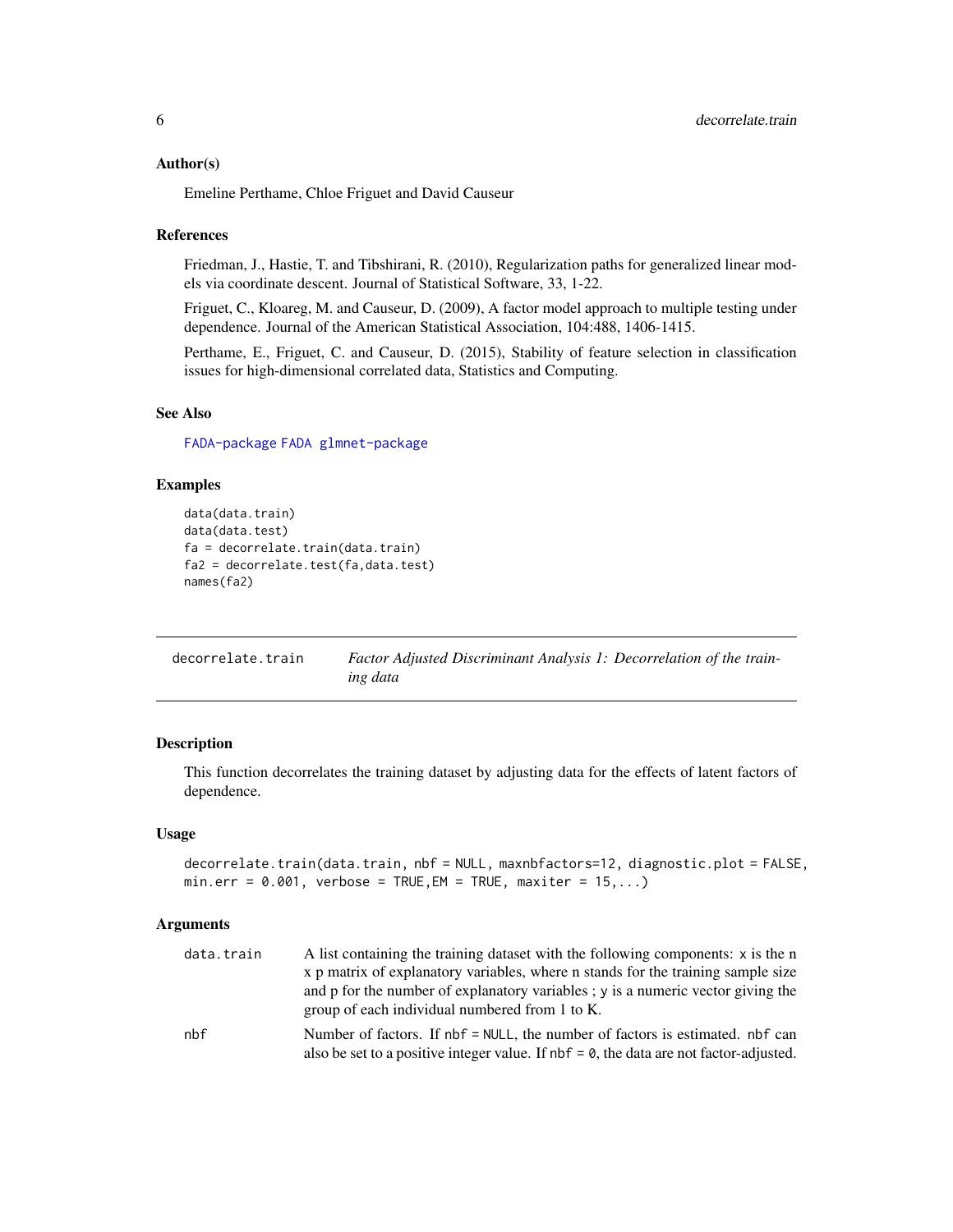| maxnbfactors<br>diagnostic.plot | The maximum number of factors. Default is maxnbfactors=12.                                                                                                                                                                                                                                                                                                                                                                                              |
|---------------------------------|---------------------------------------------------------------------------------------------------------------------------------------------------------------------------------------------------------------------------------------------------------------------------------------------------------------------------------------------------------------------------------------------------------------------------------------------------------|
|                                 | If diagnostic.plot=TRUE, the values of the variance inflation criterion are<br>plotted for each number of factors. Default is diagnostic.plot=FALSE. This<br>option might be helpful to manually determine the optimal number of factors.                                                                                                                                                                                                               |
| min.err                         | Threshold of convergence of the algorithm criterion. Default is min.err=0.001.                                                                                                                                                                                                                                                                                                                                                                          |
| verbose                         | Print out number of factors and values of the objective criterion along the itera-<br>tions. Default is TRUE.                                                                                                                                                                                                                                                                                                                                           |
| EM                              | The method used to estimate the parameters of the factor model. If EM=TRUE, pa-<br>rameters are estimated by an EM algorithm. Setting EM=TRUE is recommended<br>when the number of covariates exceeds the number of observations. If EM=FALSE,<br>the parameters are estimated by maximum-likelihood using factanal. Default<br>is EM=TRUE                                                                                                              |
| maxiter                         | Maximum number of iterations for estimation of the factor model.                                                                                                                                                                                                                                                                                                                                                                                        |
|                                 | Other arguments that can be passed in the cv.glmnet and glmnet functions<br>from glmnet package. These functions are used to estimate individual group<br>probabilities. Modifying these parameters should not affect the decorrelation<br>procedure. However, the argument nfolds in cv. glmnet is set to 10 by default<br>and should be reduced (minimum 3) for large datasets, in order to decrease the<br>computation time of decorrelation. train. |

#### Value

Returns a list with the following elements:

| meanclass        | Group means estimated after iterative decorrelation                                              |
|------------------|--------------------------------------------------------------------------------------------------|
| fa.training      | Decorrelated training data                                                                       |
| Psi              | Estimation of the factor model parameters: specific variance                                     |
| <sub>R</sub>     | Estimation of the factor model parameters: loadings                                              |
| factors.training |                                                                                                  |
|                  | Scores of the trainings individuals on the factors                                               |
| groups           | Recall of group variable of training data                                                        |
|                  | proba. training Internal value (estimation of individual probabilities for the training dataset) |

#### Author(s)

Emeline Perthame, Chloe Friguet and David Causeur

#### References

Friedman, J., Hastie, T. and Tibshirani, R. (2010), Regularization paths for generalized linear models via coordinate descent. Journal of Statistical Software, 33, 1-22.

Friguet, C., Kloareg, M. and Causeur, D. (2009), A factor model approach to multiple testing under dependence. Journal of the American Statistical Association, 104:488, 1406-1415.

Perthame, E., Friguet, C. and Causeur, D. (2015), Stability of feature selection in classification issues for high-dimensional correlated data, Statistics and Computing.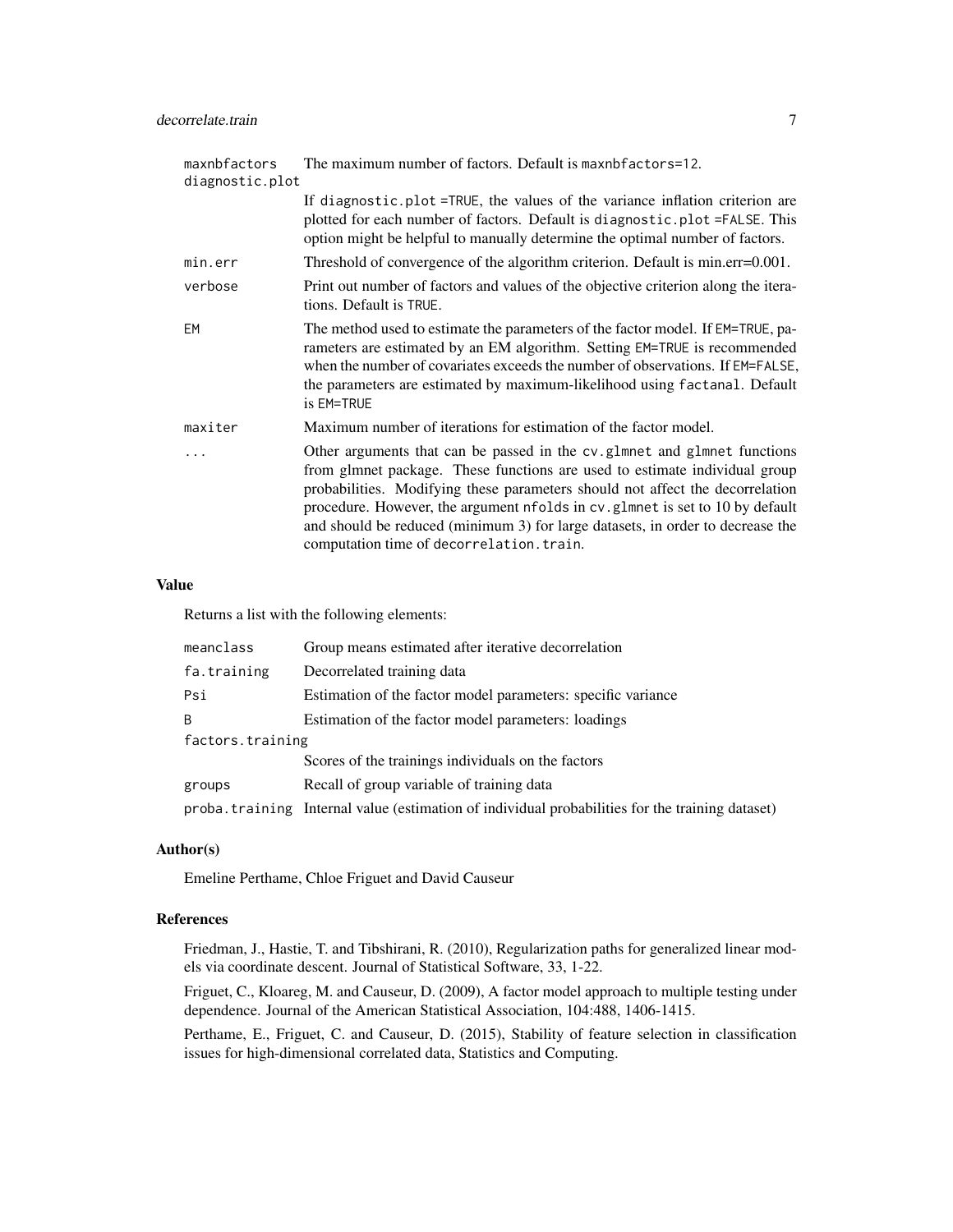#### <span id="page-7-0"></span>See Also

[FADA-package](#page-1-1) [FADA](#page-7-1) [glmnet-package](#page-0-0) [factanal](#page-0-0)

#### Examples

data(data.train)

```
res0 = decorrelate.train(data.train,nbf=3) # when the number of factors is forced
```
res1 = decorrelate.train(data.train) # when the optimal number of factors is unknown

<span id="page-7-1"></span>

| FADA | Factor Adjusted Discriminant Analysis 3-4 : Supervised classification |
|------|-----------------------------------------------------------------------|
|      | on decorrelated data                                                  |

#### Description

This function performs supervised classification on factor-adjusted data.

#### Usage

```
FADA(faobject, K=10,B=20, nbf.cv = NULL,method = c("glmnet",
    "sda", "sparseLDA"), sda.method = c("1fdr", "HC"), alpha=0.1, ...)
```
#### Arguments

| faobject   | An object returned by function decorrelate. train or decorrelate. test.                                                                                                                                                                                                                                                                                                                                                         |
|------------|---------------------------------------------------------------------------------------------------------------------------------------------------------------------------------------------------------------------------------------------------------------------------------------------------------------------------------------------------------------------------------------------------------------------------------|
| K          | Number of folds to estimate classification error rate, only when no testing data<br>is provided. Default is $K=10$ .                                                                                                                                                                                                                                                                                                            |
| B          | Number of replications of the cross-validation. Default is $B=20$ .                                                                                                                                                                                                                                                                                                                                                             |
| nbf.cv     | Number of factors for cross validation to compute error rate, only when no test-<br>ing data is provided. By default, nbf = NULL and the number of factors is es-<br>timated for each fold of the cross validation. nbf can also be set to a positive<br>integer value. If $nbf = 0$ , the data are not factor-adjusted.                                                                                                        |
| method     | The method used to perform supervised classification model. 3 options are avail-<br>able. If method = "glmnet", a Lasso penalized logistic regression is performed<br>using glmnet R package. If method = "sda", a LDA or DDA (see diagonal<br>argument) is performed using Shrinkage Discriminant Analysis using sda R<br>package. If method = "sparseLDA", a Lasso penalized LDA is performed us-<br>ing SparseLDA R package. |
| sda.method | The method used for variable selection, only if method="sda". If sda.method="1fdr",<br>variables are selected through CAT scores and False Non Discovery Rate con-<br>trol. If sda.method="HC", the variable selection method is Higher Cristicism<br>Thresholding.                                                                                                                                                             |
| alpha      | The proportion of the HC objective to be observed, only if method="sda" and<br>sda.method="HC". Default is 0.1.                                                                                                                                                                                                                                                                                                                 |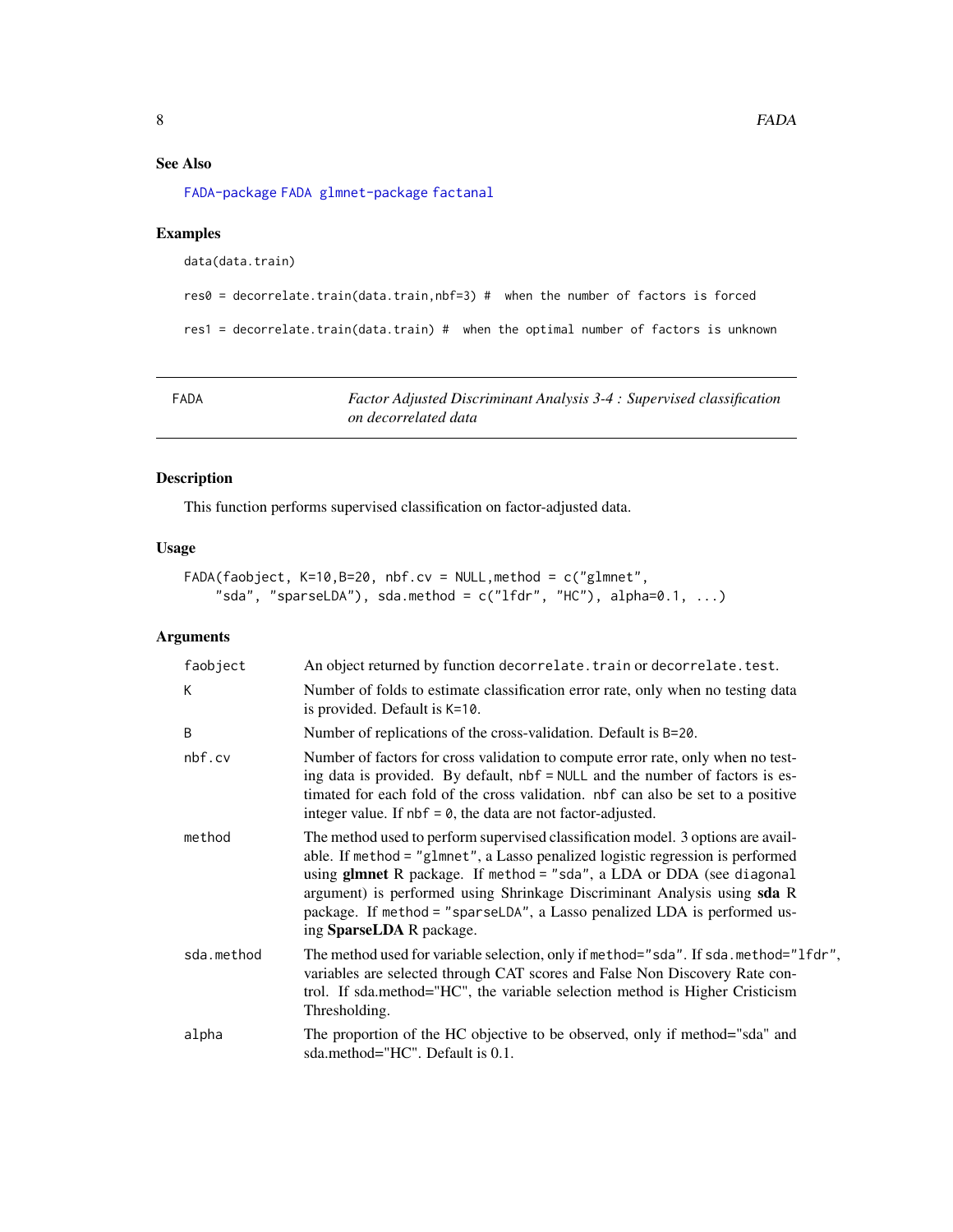#### <span id="page-8-0"></span>FADA 9

... Some arguments to tune the classification method. See the documentation of the chosen method [\(glmnet,](#page-0-0) [sda](#page-0-0) or [sda\)](#page-0-0) for more informations about these parameters.

#### Value

Returns a list with the following elements:

| Recall of the classification method                                                                                                                                                     |
|-----------------------------------------------------------------------------------------------------------------------------------------------------------------------------------------|
| A vector containing index of the selected variables                                                                                                                                     |
| A matrix containing predicted group frequencies of training data.                                                                                                                       |
| A matrix containing predicted group frequencies of testing data, if a testing data<br>set has been provided                                                                             |
| A matrix containing predicted classes of testing data, if a testing data set has<br>been provided                                                                                       |
| A numeric value containing the average classification error, computed by cross<br>validation, if no testing data set has been provided                                                  |
| A numeric value containing the standard error of the classification error, com-<br>puted by cross validation, if no testing data set has been provided                                  |
| The classification model performed. The class of this element is the class of<br>a model returned by the chosen method. See the documentation of the chosen<br>method for more details. |
|                                                                                                                                                                                         |

#### Author(s)

Emeline Perthame, Chloe Friguet and David Causeur

#### References

Ahdesmaki, M. and Strimmer, K. (2010), Feature selection in omics prediction problems using cat scores and false non-discovery rate control. Annals of Applied Statistics, 4, 503-519.

Clemmensen, L., Hastie, T. and Witten, D. and Ersboll, B. (2011), Sparse discriminant analysis. Technometrics, 53(4), 406-413.

Friedman, J., Hastie, T. and Tibshirani, R. (2010), Regularization paths for generalized linear models via coordinate descent. Journal of Statistical Software, 33, 1-22.

Friguet, C., Kloareg, M. and Causeur, D. (2009), A factor model approach to multiple testing under dependence. Journal of the American Statistical Association, 104:488, 1406-1415.

Perthame, E., Friguet, C. and Causeur, D. (2015), Stability of feature selection in classification issues for high-dimensional correlated data, Statistics and Computing.

#### See Also

[FADA](#page-7-1), [decorrelate.train](#page-5-1), [decorrelate.test](#page-4-1), [sda](#page-0-0), [sda-package](#page-0-0), [glmnet-package](#page-0-0)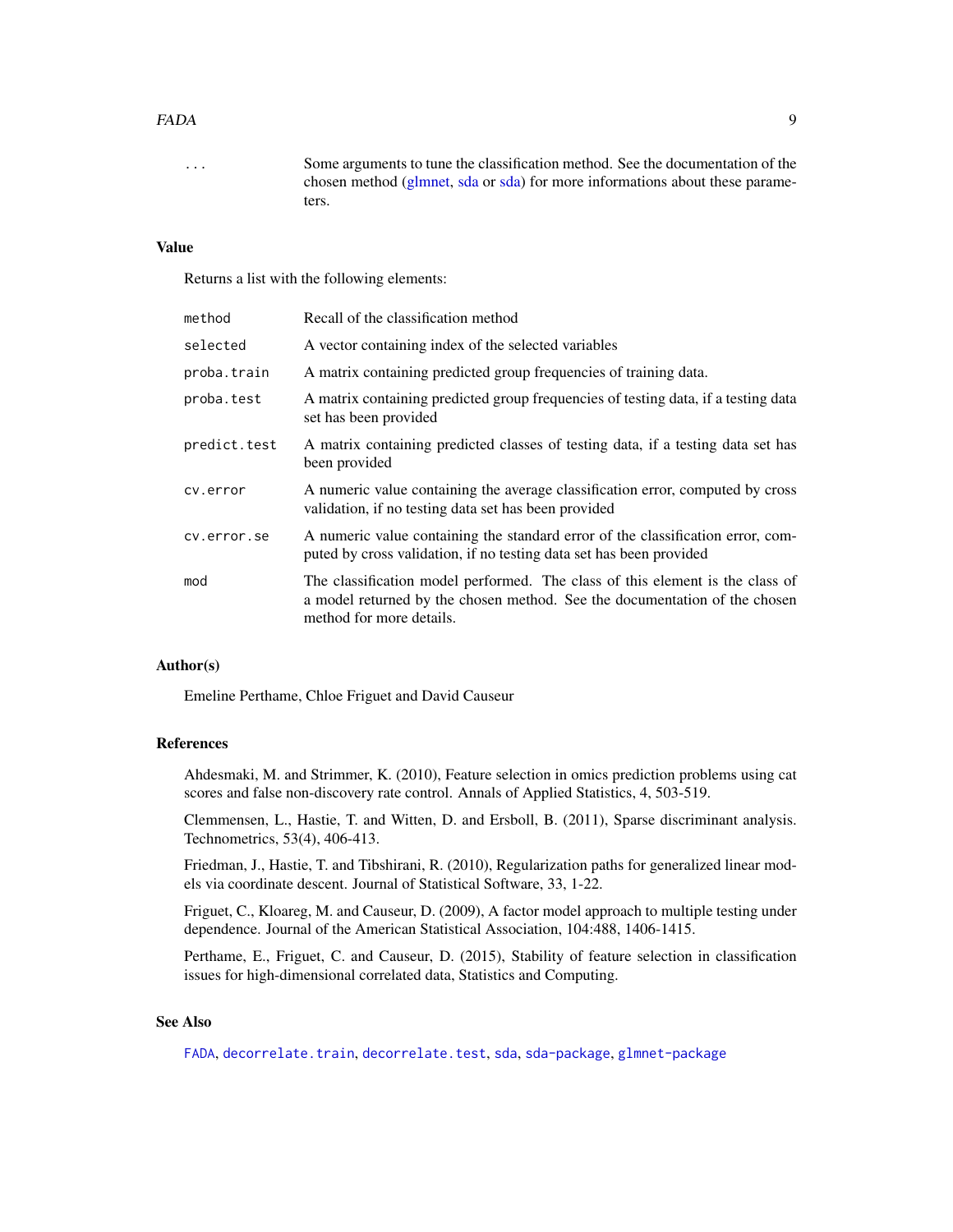### Examples

```
data(data.train)
data(data.test)
```

```
# When testing data set is provided
res = decorrelate.train(data.train)
res2 = decorrelate.test(res, data.test)
classif = FADA(res2,method="sda",sda.method="lfdr")
```

```
### Not run
# When no testing data set is provided
# Classification error rate is computed by a K-fold cross validation.
# res = decorrelate.train(data.train)
# classif = FADA(res, method="sda",sda.method="lfdr")
```